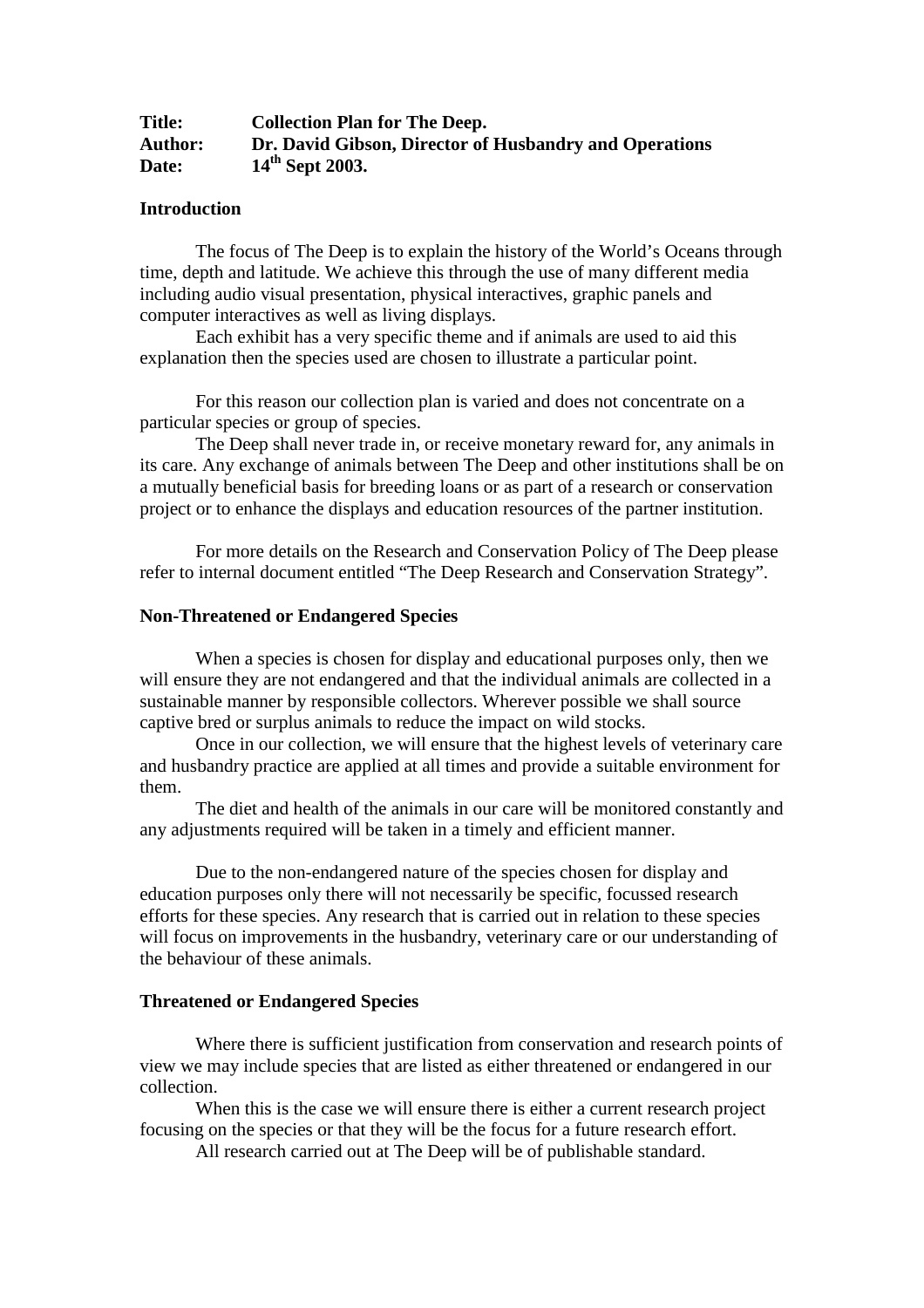Animals will not be included in the collection simply because they are endangered, they must also fit the purpose of our displays from educational and compatibility points of view and be suitable subjects for a research or captive breeding programme either at the present time or in the future.

# **Captive Breeding**

Animals will only be bred at The Deep for sound scientific, educational or conservational reasons.

Non-threatened or endangered species will only be bred to enhance our understanding of animal husbandry or to supply a need for display animals either for The Deep itself or other aquaria.

Threatened or endangered species will be bred to enhance our understanding of their biology, to supply display requirements for either The Deep or other facilities or as part of a conservation based research programme.

Wherever possible, captive breeding effort will be coordinated through an appropriate TAG initiative or similar joint research project.

# **Sourcing of Animals**

Whenever possible animals for restocking current displays or for new display will be sourced through the surplus animals lists from UK and European aquaria or from reputable captive sources.

When this is not possible they will be sourced from reputable suppliers only. All suppliers will be vetted with regards to collection and transport methods, ethical stance, reputation and environmental policy. Only suppliers that can be regarded as ethically sound and non-exploitive will be used.

All suppliers will undertake to comply entirely with all national and international requirements regarding the collection, transport and import/export of marine animals.

Every care to minimise transport times for animals and stress experienced during transport will be taken.

Where there is any doubt as to whether or not an animal is fit to travel. appropriate veterinary advice will be sought.

# **Donations of Animals**

Donations of animals will generally only be accepted if the species in question fits the stocking plan for our exhibits.

Other aspects that will be considered are:

- Is the animal in immediate risk due to poor welfare conditions or inappropriate holding facilities?
- Is the animal endangered?
- Will the acceptance of the animal contribute to our or another facility's research or conservation objective?
- Can The Deep provide adequate holding facilities for the animal en route to a more appropriate holding institution?
- Can The Deep offer help and advice on alternative housing/destination of the animal if we are unable to house it ourselves?